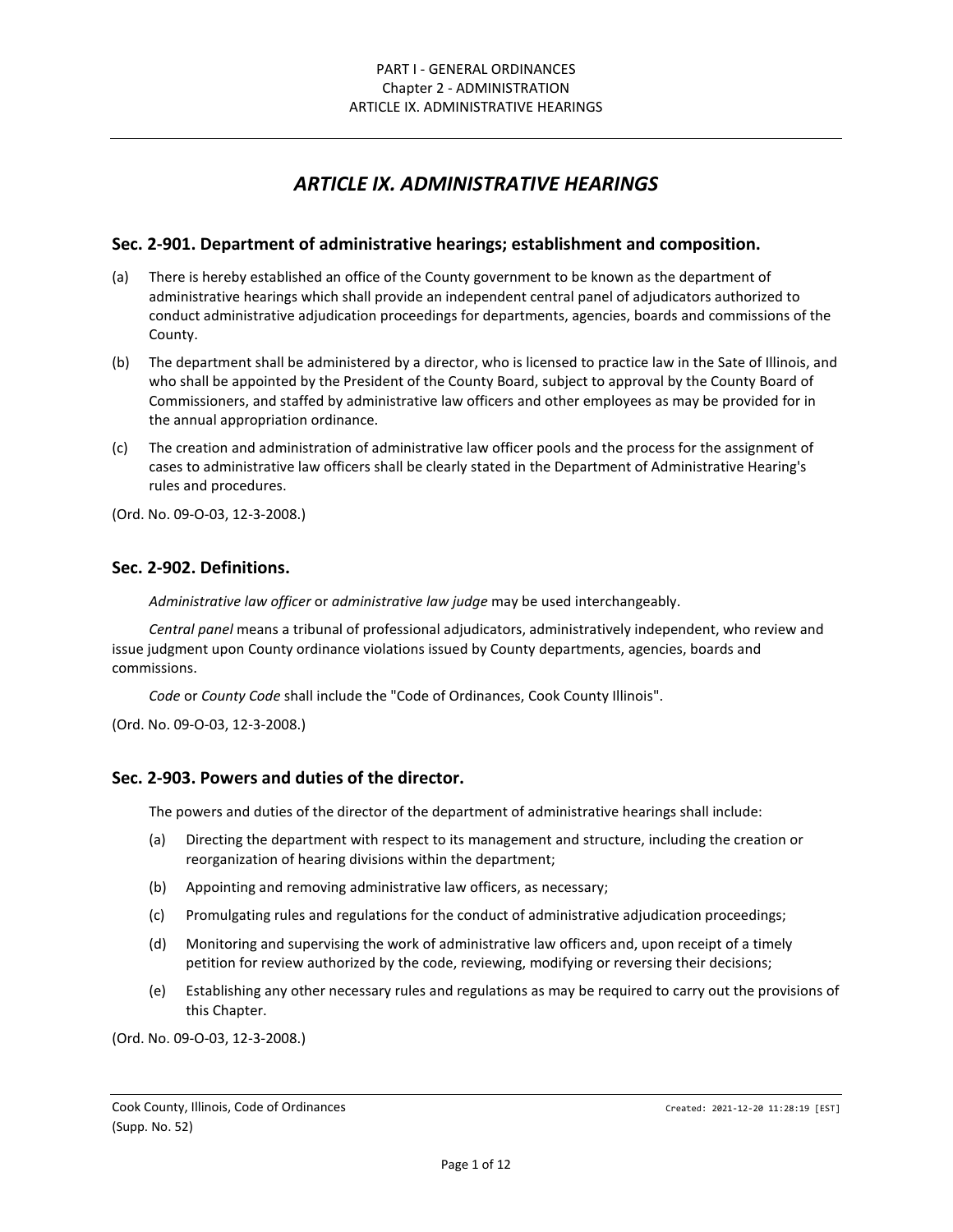# **Sec. 2-904. Administrative law officers—Powers and duties.**

- (a) The Director, in consultation with the Chief Procurement Officer ("CPO") shall be charged with the authority to issue an RFQ at least once every two years in order for the Director to evaluate and qualify respondents to provide professional services as administrative law officers in the Department of Administrative Hearings. The Director shall be responsible for creating and advertising the RFQ for administrative law officers and shall be responsible for evaluating and selecting the qualified respondents to provide administrative law officer services. The Director shall notify the CPO of the qualified and selected respondents to engage with for administrative law services; the CPO shall execute all contracts on behalf of the Director with the qualified and selected respondents engaged to perform administrative law officer services. Contracts with respondents previously qualified to provide administrative law officer services may be extended by the CPO at the request of the Director. Contracts with persons providing administrative law officers shall not exceed \$50,000.00 on an annual basis. Each person contracted as an administrative law officer by the CPO on behalf of the Director shall be an attorney admitted to the practice of law in the State of Illinois who has not less than five years' experience. Administrative law officers shall have all powers necessary to conduct fair and impartial hearings including, but not limited to, the power to:
	- (1) Hold conferences for the settlement or simplification of the issues;
	- (2) Administer oaths and affirmations;
	- (3) Hear testimony;
	- (4) Rule upon motions, objections, and the admissibility of evidence;
	- (5) Subject to the restrictions contained in Section 2-913 (relating to subpoenas), at the request of any party or on the administrative law officer's own motion, subpoena the attendance of relevant witnesses and the production of relevant books, records, or other information;
	- (6) Preserve and authenticate the record of the hearing and all exhibits and evidence introduced at the hearing;
	- (7) Regulate the course of the hearing in accordance with this article, the rules adopted by the department for the conduct of administrative hearings, or other applicable law;
	- (8) Discuss administrative adjudication proceedings with their supervisors;
	- (9) Issue a final order which includes findings of fact and conclusions of law;
	- (10) Impose penalties and fines and issue orders that are consistent with applicable code provisions and assess costs upon finding a party liable for the charged violation; provided, however, that in no event shall an administrative law officer have the authority to: (i) impose a penalty of imprisonment; or (ii) except in cases to enforce the collection of any tax imposed and collected by the County, in which this limitation shall not apply, impose a fine in excess of that authorized by the Code, exclusive of cost of enforcement; and
	- (11) In any case in which a party has sought review by the department of administrative hearings of an order or determination of another County department, agency, board or commission, when such review is authorized by this Code, assess costs upon affirming the order or determination.

(Ord. No. 09-O-03, 12-3-2008; Ord. No. 14-0092, 5-21-2014.)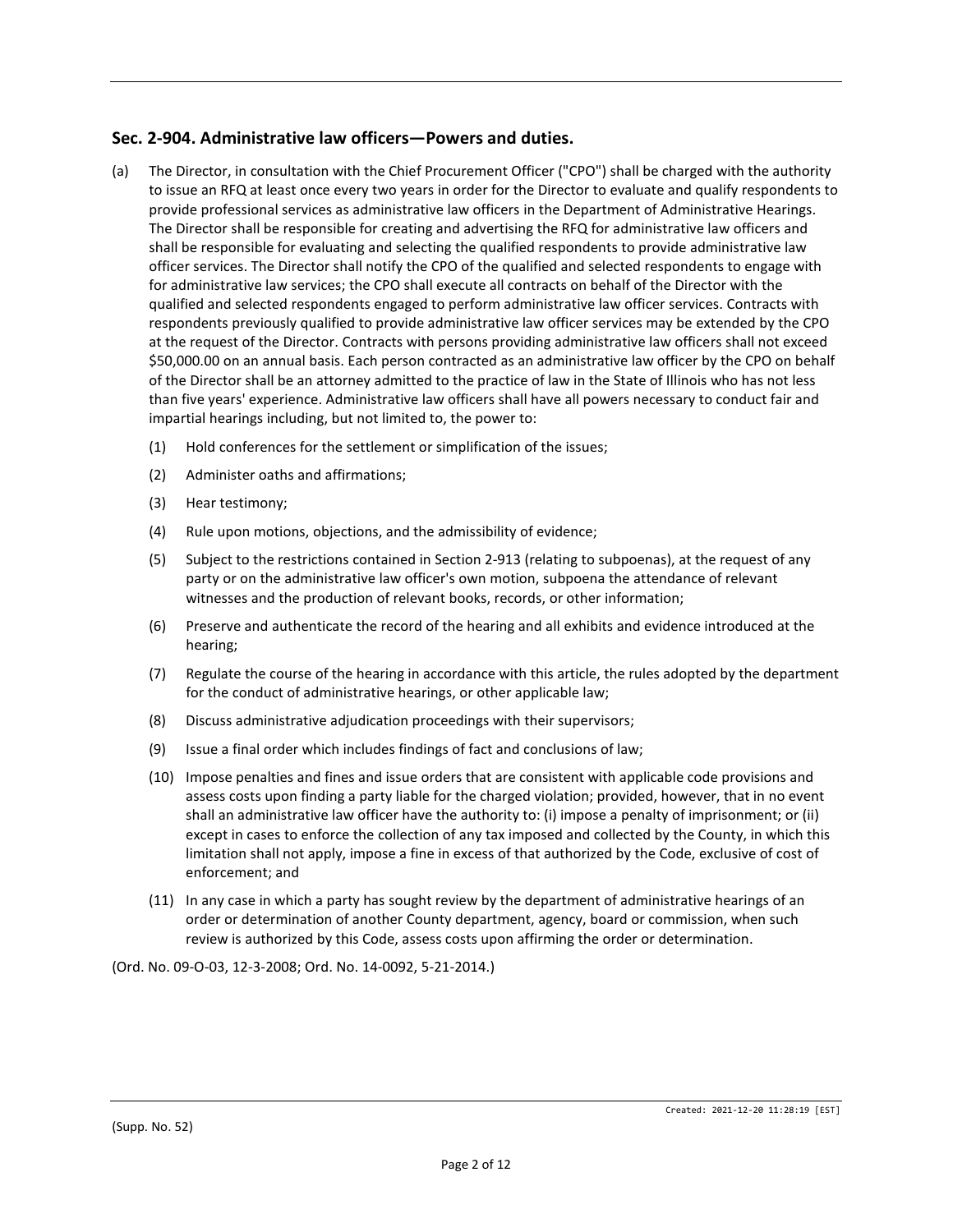# **Sec. 2-905. Administrative law officers—Training requirements.**

- (a) Prior to conducting any administrative adjudication proceeding, an administrative law officer shall have successfully completed a formal training program, approved by the director, which includes the following:
	- (1) Instruction on the rules of procedure of the administrative hearings which he or she will conduct;
	- (2) Orientation to each subject area of the code violations which he or she will adjudicate;
	- (3) Observation of administrative hearings; and
	- (4) Participation in hypothetical cases, including ruling on evidence and issuing final orders.

(Ord. No. 09-O-03, 12-3-2008.)

### **Sec. 2-906. Rules and regulations, available for public inspection.**

The rules and regulations promulgated for the conduct of administrative adjudication proceedings shall be published and kept on file in the office of the director where they shall be available to the public for inspection and copying during normal business hours.

(Ord. No. 09-O-03, 12-3-2008.)

### **Sec. 2-907. General provisions.**

The provisions of this article shall apply to administrative adjudication proceedings conducted by the department of administrative hearings to the extent that they are not inconsistent with the provisions of the Code which set forth specific procedures for the administrative adjudication of particular code provisions.

(Ord. No. 09-O-03, 12-3-2008.)

### **Sec. 2-908. Instituting administrative adjudication proceedings.**

- (a) Any authorized department, agency, board or commission of the County or Forest Preserve District of Cook County may institute an administrative adjudication proceeding with the department of administrative hearings by forwarding a copy of a notice of violation or a notice of hearing, which has been properly served, to the department of administrative hearings.
- (b) Incorporation of Forest Preserve District of Cook County Ordinances. The following chapters in the Code of the Cook County Forest Preserve District ("Forest Preserve District") Ordinances, as they now exist, and any future amendments to said Chapters, are hereby incorporated by reference into this Section:

Title 1, Chapter 4 (General Penalty);

Title 2, Chapter 1 (Aviation in Forest Preserve), Chapter 2 (Protection of Natural Features and Wildlife), Chapter 3 (Trespass in Forest Preserve) and Chapter 4 (Recreation in Forest Preserve);

Title 3, Chapter 2 (Animal Control), Chapter 2a (Animal Control-Horses), Chapter 3 (Miscellaneous Misdemeanors) and Chapter 4 (Seizures and Impoundments);

Title 4, Chapter 1 (General Motor Vehicle and Traffic Provisions), Chapter 2 (Parking), Chapter 3 (Bicycles) and Chapter 4 (Snowmobiles);

Title 5, Chapter 1 (Construction and Maintenance);

(Supp. No. 52)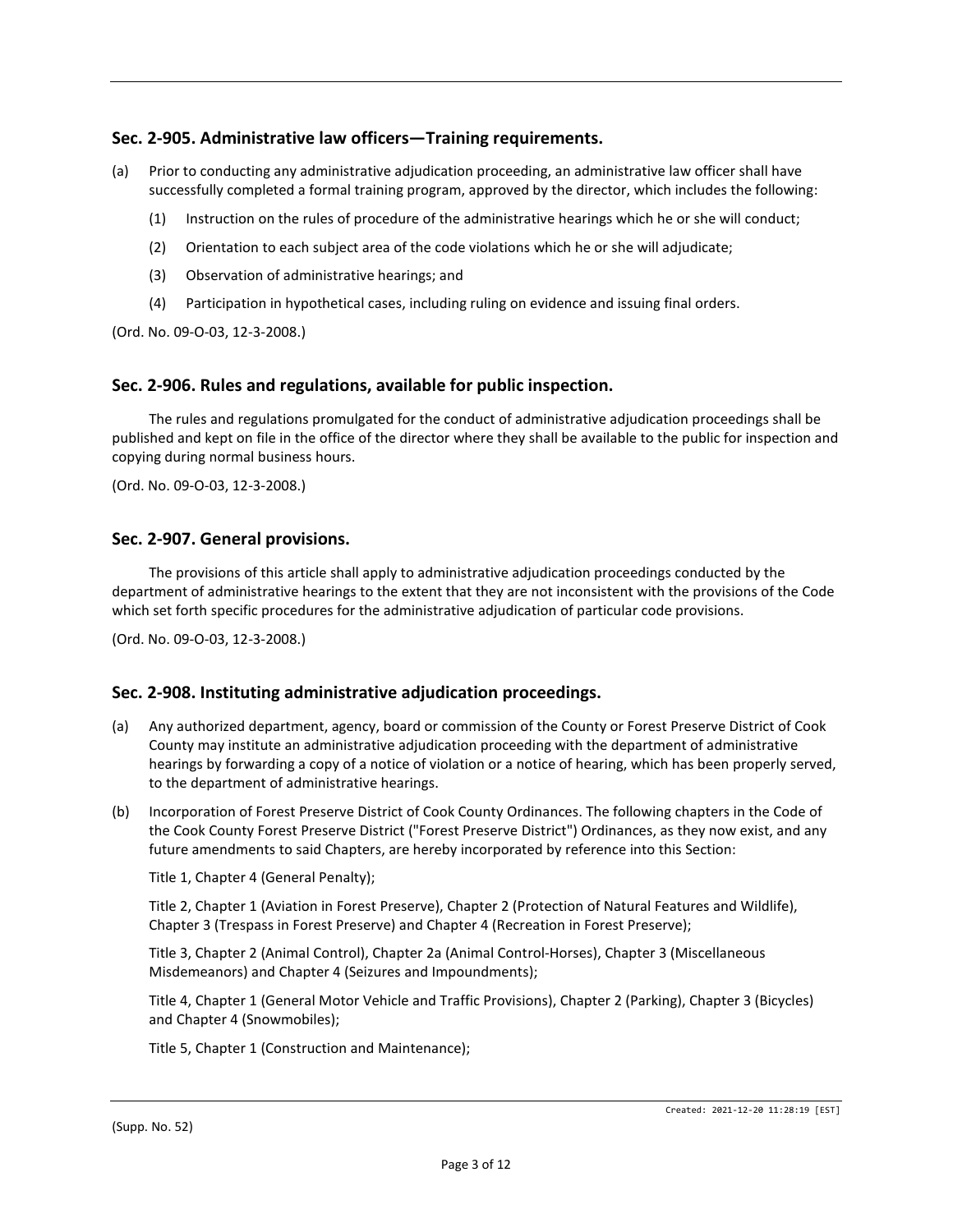Title 6, Chapter 2 (Hawkers and Peddlers).

Said incorporated ordinances shall apply exclusively to activities or conduct which occur on properties under the control of the Forest Preserve District. Violation of said incorporated ordinances are hereby declared to be public nuisances, and may be enforced by instituting an administrative adjudication proceeding with the department of administrative hearings, as provided in this article. Any person adjudicated as having violated any of the above provisions shall be fined no less than \$50.00 or more than \$500.00 for each offense, except where the relevant provision sets out a different fine amount, the fine shall be an amount permitted under that provision. No penalty of imprisonment shall be imposed where the person is found liable through the administrative adjudication process. The procedures set out in Division 5-41 of the Counties Code shall be applicable to hearings conducted pursuant to this paragraph.

The Department of Revenue is hereby authorized to receive and collect all fines and costs assessed for violation of any ordinance or incorporated by this paragraph. A fine or sanction paid to or collected by the Department of Revenue related to the adjudication of violation of an ordinance, incorporated by this paragraph, shall be deposited into a dedicated account. On or before the fifteenth day of each month, the funds deposited in said dedicated account during the previous month shall be paid to the Forest Preserve District, less any collection and audit costs incurred by the County. Any costs related to the collection and auditing of the collected fines shall be retained by the County. Costs assessed against the respondent by the hearing officer shall be retained by the County. For purposes of enforcing any County ordinance or ordinance incorporated by this paragraph, employees of the Forest Preserve District who are bound by the Cook County Human Resource Ordinance are deemed to be code enforcement officers of the County.

(Ord. No. 09-O-03, 12-3-2008; Ord. No. 10-O-12, 3-2-2010; Ord. No. 11-O-91, 10-18-2011.)

### **Sec. 2-909. Adjudication by mail.**

The rules adopted by the director for the conduct of administrative adjudication proceedings may provide that a respondent may elect to contest an alleged violation through an adjudication by mail rather than at an administrative hearing.

(Ord. No. 09-O-03, 12-3-2008.)

### **Sec. 2-910. Notice.**

- (a) Before any administrative adjudication proceeding may be conducted, the parties shall be afforded notice in compliance with this Section.
- (b) Unless otherwise provided by law or rule, the issuer of a notice of violation or notice of hearing shall specify on the notice his or her name and department; where known, the name and address of the person or entity charged with the violation; the date, time and place of the violation; and the section of the code or departmental rule or regulation which was allegedly violated; and shall certify the correctness of the specified information by signing his or her name to the notice. A notice of hearing shall also include the date, time and location of the hearing and the penalties for failure to appear at the hearing.
- (c) Unless otherwise provided by law or rule, a notice of violation or notice of hearing shall be served upon the alleged violator no less than seven calendar days prior to the date of the hearing: (i) by first class or express mail or by overnight carrier at the violator's residence address or, if the violator is a business entity, at any address identified for its registered agent or at its principal place of business; or (ii) by personal service, including personal service upon an employee or agent of the alleged violator at a place of business of the alleged violator or otherwise if such service is reasonably calculated to give the alleged violator actual notice; or (iii) if service cannot be made by either of (i) or (ii) above, when the alleged violator is the owner or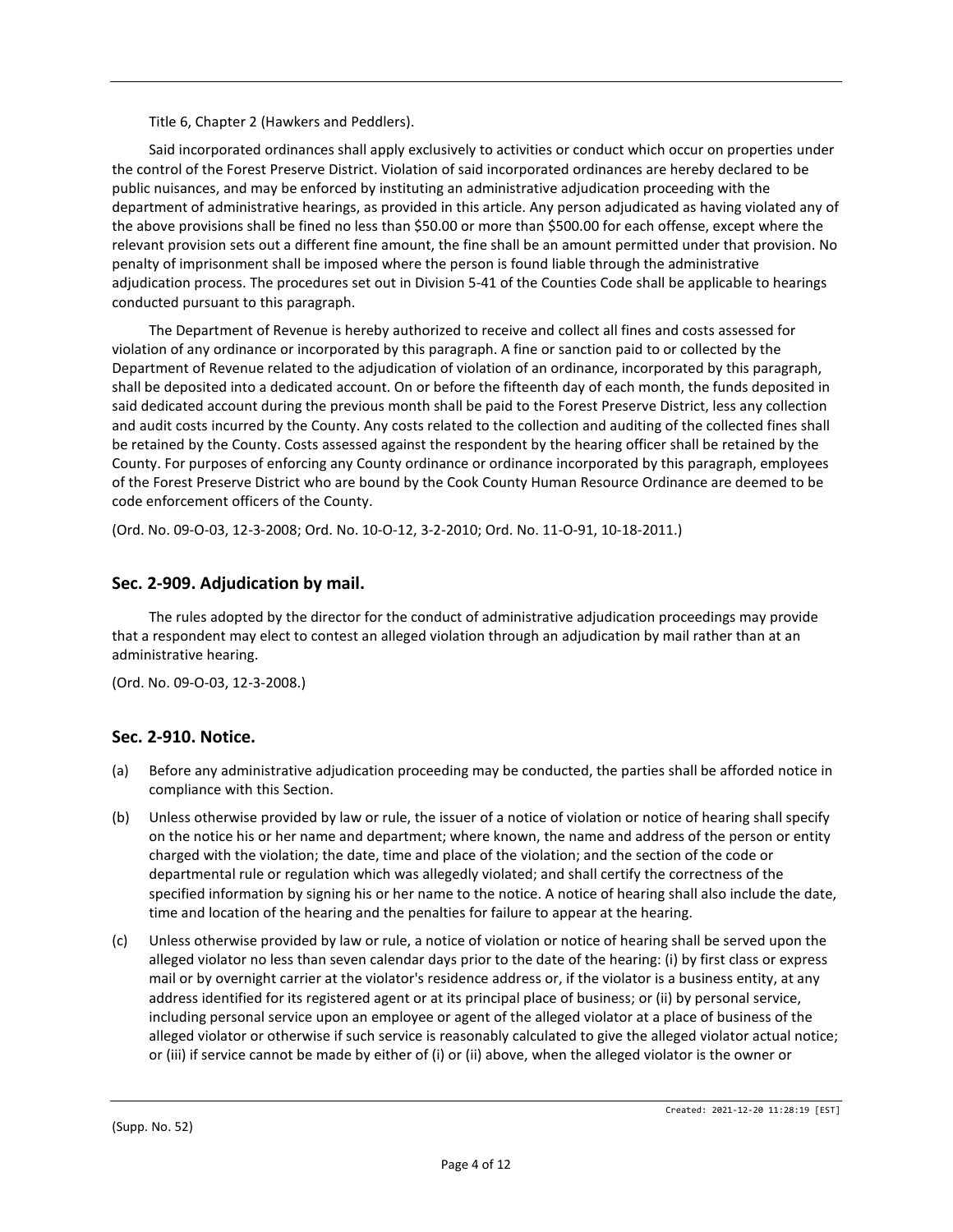manager of the property by posting a copy of the violation notice on the front entrance of the building or other structure where the violation is found, or if the property is unimproved or fenced off, by posting a copy of the violation notice in a prominent place upon the property where the violation is found, not less than 20 days before the hearing is scheduled.

(d) In all nonemergency situations, if requested by the defendant, the defendant shall have at least 15 days after the date of mailing or other service of a notice of violation or notice of hearing to prepare for a hearing. For purposes of this Section, "nonemergency situation" means any situation that does not reasonably constitute a threat to the public interest, safety or welfare.

(Ord. No. 09-O-03, 12-3-2008.)

# **Sec. 2-911. Administrative hearings.**

- (a) Any administrative adjudication proceeding conducted by the department of administrative hearings shall afford the parties an opportunity for a hearing before an administrative law officer.
- (b) An Attorney who appears on behalf of any person shall file with the administrative law officer a written appearance on a form provided by the department of administrative hearings for such purpose.
- (c) In no event shall the case for the County be presented by an employee of the department of administrative hearings; provided, however, that documentary evidence, including the notice of violation, which has been prepared by another department, agency, board or commission of the County, may be presented at the hearing by the administrative law officer.
- (d) The administrative law officer may grant continuances only upon a finding of good cause.
- (e) All testimony shall be given under oath or affirmation.
- (f) The administrative law officer may issue subpoenas to secure the attendance and testimony of relevant witnesses and the production of relevant documents. Issuance of subpoenas shall be subject to the restrictions contained in Section 2-913 (relating to subpoenas).
- (g) Subject to subsection (j) of this Section, the administrative law officer may permit witnesses to submit their testimony by affidavit or by telephone.
- (h) The formal and technical rules of evidence shall not apply in the conduct of the hearing. Evidence, including hearsay, may be admitted only if it is of a type commonly relied upon by reasonably prudent persons in the conduct of their affairs.
- (i) No violation may be established except upon proof by a preponderance of the evidence; provided, however, that a violation notice, or a copy thereof, issued and signed in accordance with Section 2-910 (relating to notice) shall be prima facie evidence of the correctness of the facts specified therein.
- (j) Upon the timely request of any party to the proceeding, any person, who the administrative law officer determines may reasonably be expected to provide testimony which is material and which does not constitute a needless presentation of cumulative evidence, shall be made available for cross-examination prior to a final determination of liability.
- (k) The record of all hearings before an administrative law officer shall include: (i) a record of the testimony presented at the hearing, which may be made by tape recording or other appropriate means; (ii) all documents presented at the hearing; (iii) a copy of the notice of violation or notice of hearing; and (iv) a copy of the findings and decision of the administrative law officer.
- (l) Upon conclusion of a hearing, the administrative law officer shall issue a final determination of liability or no liability. Upon issuing a final determination of liability the administrative law officer may: (i) impose penalties and/or fines that are consistent with applicable provisions of the County Code or a department's official fine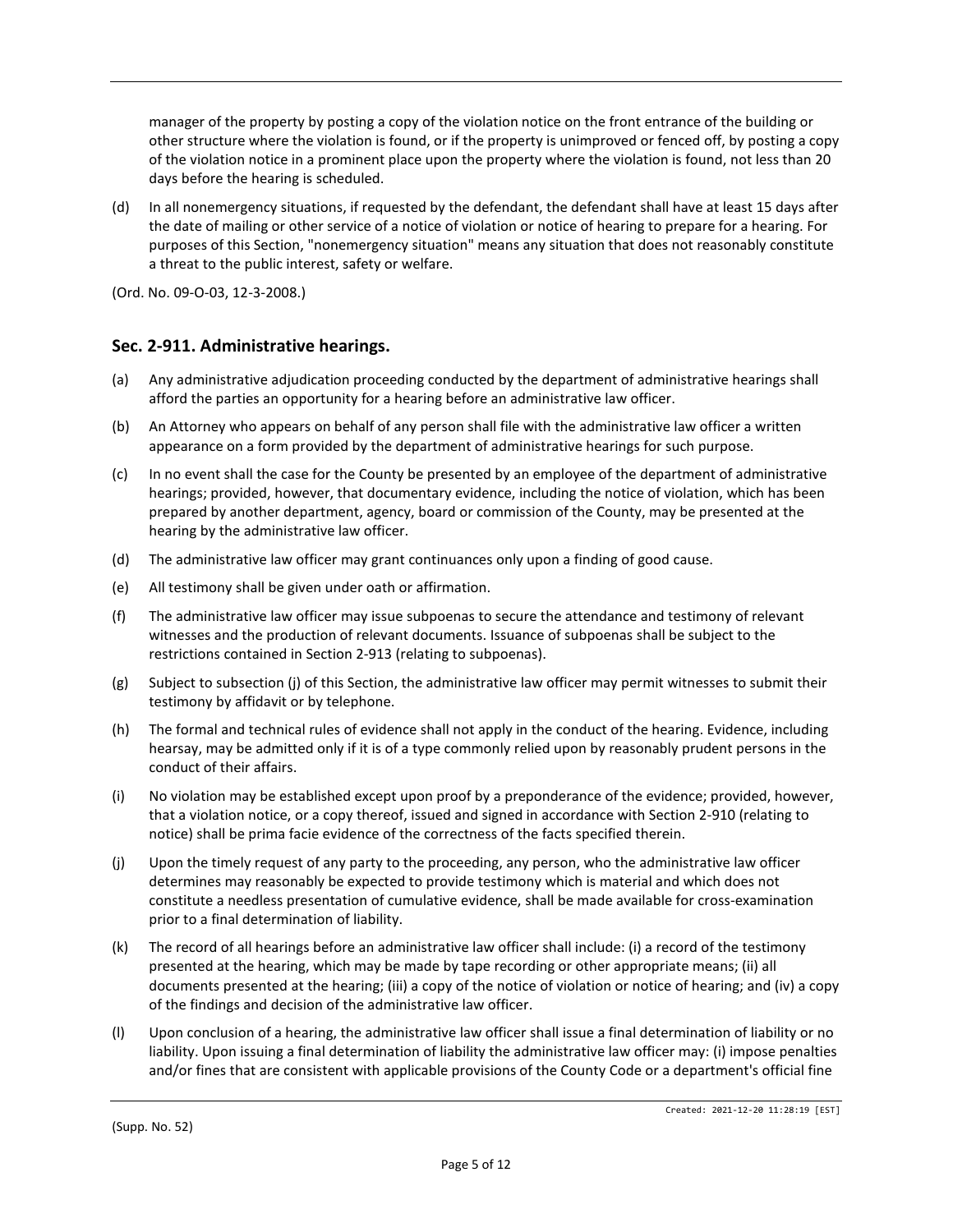schedule; (ii) issue orders that are consistent with applicable provisions of the County Code; and/or (iii) assess costs reasonably related to instituting the administrative adjudication proceeding; provided, however, that in no event shall the administrative law officer have the authority to impose a penalty of imprisonment or, except in cases to enforce the collection of any tax imposed and collected by the County, where this limitation shall not apply, impose a fine in excess of that authorized by the Code, exclusive of costs of enforcement.

(m) In the issuance of a final determination of liability, an administrative law officer shall inform the respondent of his or her right to seek judicial review of the final determination.

(Ord. No. 09-O-03, 12-3-2008.)

### **Sec. 2-912. Default.**

- (a) If at the time set for a hearing the recipient of a notice of violation or a notice of hearing, or his or her Attorney of record, fails to appear, the administrative law officer may find the recipient in default and proceed with the hearing and accept evidence relevant to the existence of a code violation and conclude with a finding, decision, and order. A copy of the order of default shall be served in any manner permitted by Section 2-910(c) (relating to notice).
- (b) The recipient of a notice of violation or a notice of hearing who is found to be in default may petition the administrative law officer to set aside the order of default and set a new hearing date in accordance with Section 2-921 (relating to petition to set aside default order).

(Ord. No. 09-O-03, 12-3-2008.)

#### **Sec. 2-913. Subpoenas.**

- (a) An administrative law officer may issue a subpoena only if he or she determines that the testimony of the witnesses or the documents or items sought by the subpoena are necessary to present evidence that is:
	- (1) Relevant to the case; and
	- (2) Relates to a contested issue in the case.
- (b) A subpoena issued under this Chapter shall identify:
	- (1) The person to whom it is directed;
	- (2) The documents or other items sought by the subpoena, if any;
	- (3) The date for the appearance of the witnesses and the production of the documents or other items described in the subpoena;
	- (4) The time for the appearance of the witnesses and the production of the documents or other items described in the subpoena; and
	- (5) The place for the appearance of the witnesses and the production of the documents or other items described in the subpoena.
- (c) In no event shall the date identified for the appearance of the witnesses or the production of the documents or other items be less than seven days after service of the subpoena.
- (d) Within three business days of being served with a subpoena issued in accordance with this article, the recipient of the subpoena may appeal the order authorizing the issuance of the subpoena to an

(Supp. No. 52)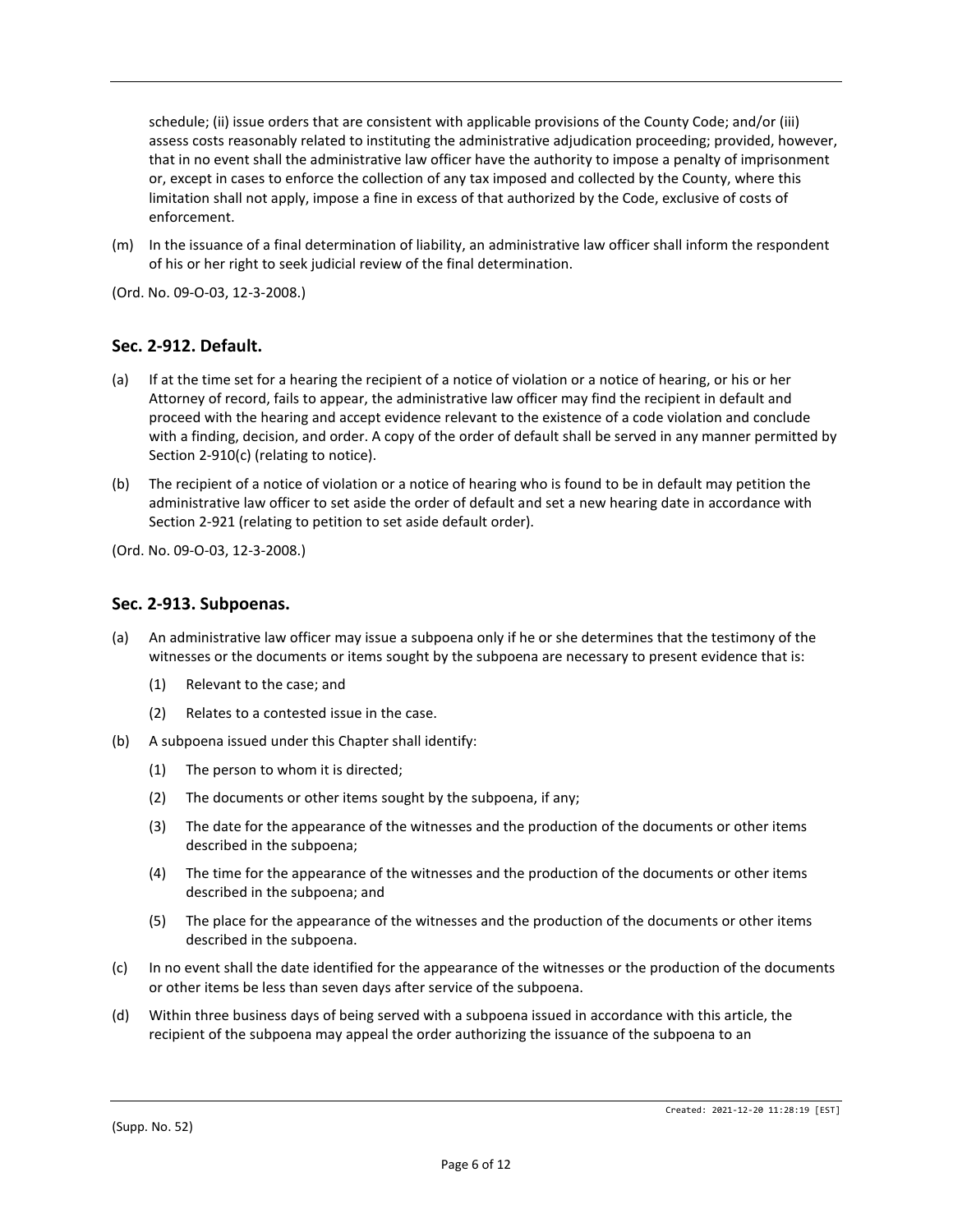administrative law officer, who shall not be the same administrative law officer who ordered the issuance of the subpoena.

(Ord. No. 09-O-03, 12-3-2008.)

### **Sec. 2-914. Compliance bond.**

In order to ensure that code violations are remedied or fines are paid in a timely manner, an administrative law officer, upon issuing a final determination of liability, may require a code violator to post with the County a compliance bond or, as appropriate, to consent to the granting and recording of a lien against titled property. Bonds and liens shall be approved by the County comptroller and legal counsel as to form and amount. Whenever it is necessary for the County to make repairs or otherwise expend funds relating to a code violation for which a bond was posted, or whenever fines or costs remain unpaid after a code violator has exhausted or failed to exhaust judicial review procedures, the administrative law officer may, after giving the parties notice and opportunity to be heard, issue an order permitting the County to draw against the bond in an appropriate amount, or to foreclose on the lien. The administrative law officer shall order the bond or the titled property or proceeds from the titled property, less the costs incurred by the County, returned to the code violator upon proof of compliance with the applicable code provisions and the payment of applicable fines or costs.

(Ord. No. 09-O-03, 12-3-2008.)

#### **Sec. 2-915. Violations of orders.**

- (a) *Elements of the offense.* A person violates this Section if he or she:
	- (1) Receives notice and an opportunity to be heard under the Code; and
	- (2) Knowingly fails to comply with an order issued by an administrative law officer under this article, including any requirement of a subpoena.

Each day that the violation occurs shall be considered a separate and distinct offense.

- (b) *Defenses.* It shall be an affirmative defense to this Section that a court of competent jurisdiction stayed the order issued by the administrative law officer prior to the effective date of the order.
- (c) *Prohibited defenses.* It is not a defense to this Section that a person:
	- (1) Came into compliance or attempted to come into compliance with the order after the date the order, by its terms, required compliance; or
	- (2) Sought judicial review of the order but failed to obtain a stay of the order prior to the date the order, by its terms, required compliance.
- (d) *Sentence.* A person convicted under this Section shall be punished by:
	- (1) A fine of not less than \$200.00 and not more than \$500.00 for each offense;
	- (2) Incarceration for not more than 180 days for each offense; and/or
	- (3) An order to perform community service for a period not to exceed 200 hours for each offense.
- (e) *Venue.* The State's Attorney shall institute actions under this Section in a court of competent jurisdiction.
- (Ord. No. 09-O-03, 12-3-2008.)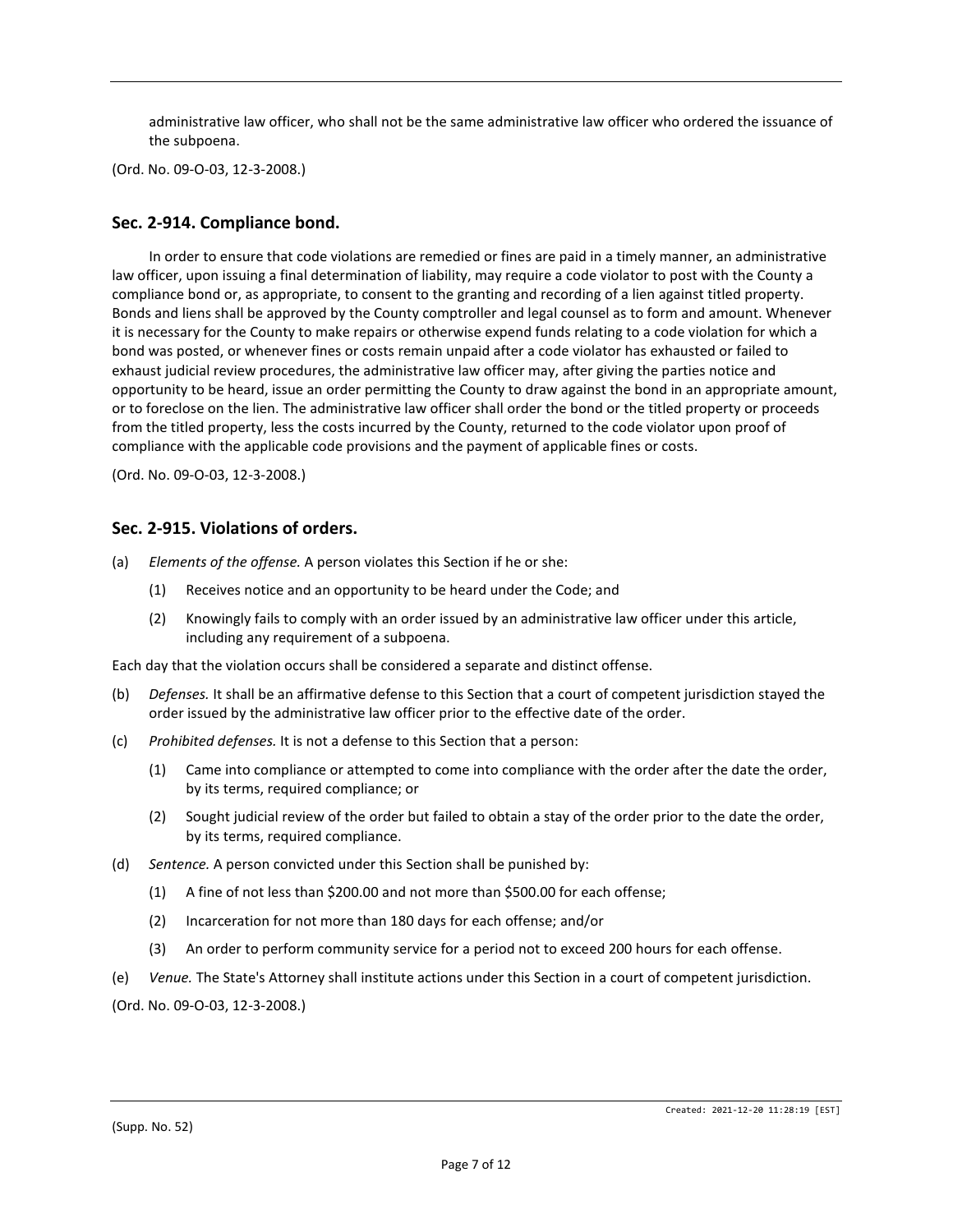# **Sec. 2-916. Seized/unclaimed property.**

After an administrative law officer has issued a final determination of liability or no liability, any property seized by the County in relation to the subject matter of the final determination of liability or no liability that is not forfeited by operation of law may be reclaimed by the lawful owner provided that all penalties and fees have been paid. The procedures for the reclamation shall be within the discretion of the department head of the County department, agency, board or commission charged with maintaining custody of the property. After the expiration of time during which judicial review of the final determination of liability may be sought or 35 days after the final determination of no liability, unless stayed by a court of competent jurisdiction, any property not so reclaimed may be disposed of by the County department, agency, board or commission charged with maintaining custody of the property as provided by law.

(Ord. No. 09-O-03, 12-3-2008.)

### **Sec. 2-917. Review under the Administrative Review Law.**

Any final decision by the department of administrative hearings that a code violation does or does not exist shall constitute a final determination for purposes of judicial review and shall be subject to review under the Illinois Administrative Review Law, except as otherwise may be provided by law for decisions issued prior to the effective date of this Ordinance.

(Ord. No. 09-O-03, 12-3-2008.)

### **Sec. 2-918. Sanctions; transfer or conveyance of property.**

- (a) The order to correct a code violation and the sanctions imposed by the County against a respondent property owner as the result of a finding of a code violation shall attach to the property, subject to the interests of all lien holders of record, as well as to the owner of the property, so that the owner cannot avoid the finding of a code violation against the owner by conveying or transferring the property to another. Any subsequent transferee or owner of property takes the property subject to the findings, decision, and order of a hearing officer under this Article if a notice consisting of a copy of the order to correct a code violation and imposing any sanctions and costs, if applicable, and a description of the real estate affected that is sufficient to identify the real estate has been filed in the office of the Clerk by the County prior to the transfer or conveyance to the subsequent transferee or owner.
- (b) Nothing in this Section shall prevent the County from enforcing or seeking to enforce any order of an administrative law officer in any manner which is in accordance with applicable law.
- (Ord. No. 09-O-03, 12-3-2008; Ord. No. 20-4415, 12-17-2020 .)

### **Sec. 2-919. Collection of unpaid fines or other sanctions.**

- (a) Any fine or other sanction or costs imposed, or any part of any fine or other sanction or costs imposed, remaining unpaid after the exhaustion of or failure to exhaust procedures for judicial review under the Administrative Review Law is a debt due and owed to the County and, as such, may be collected in accordance with applicable law. Any subsequent owner or transferee of property takes subject to this debt if a notice has been filed.
- (b) This subparagraph (b) shall apply to orders entered by a hearing officer prior to July 28, 2010. After expiration of the period within which judicial review under the Administrative Review Law may be sought for a final determination of the Code violation, the County may commence a proceeding in the circuit court of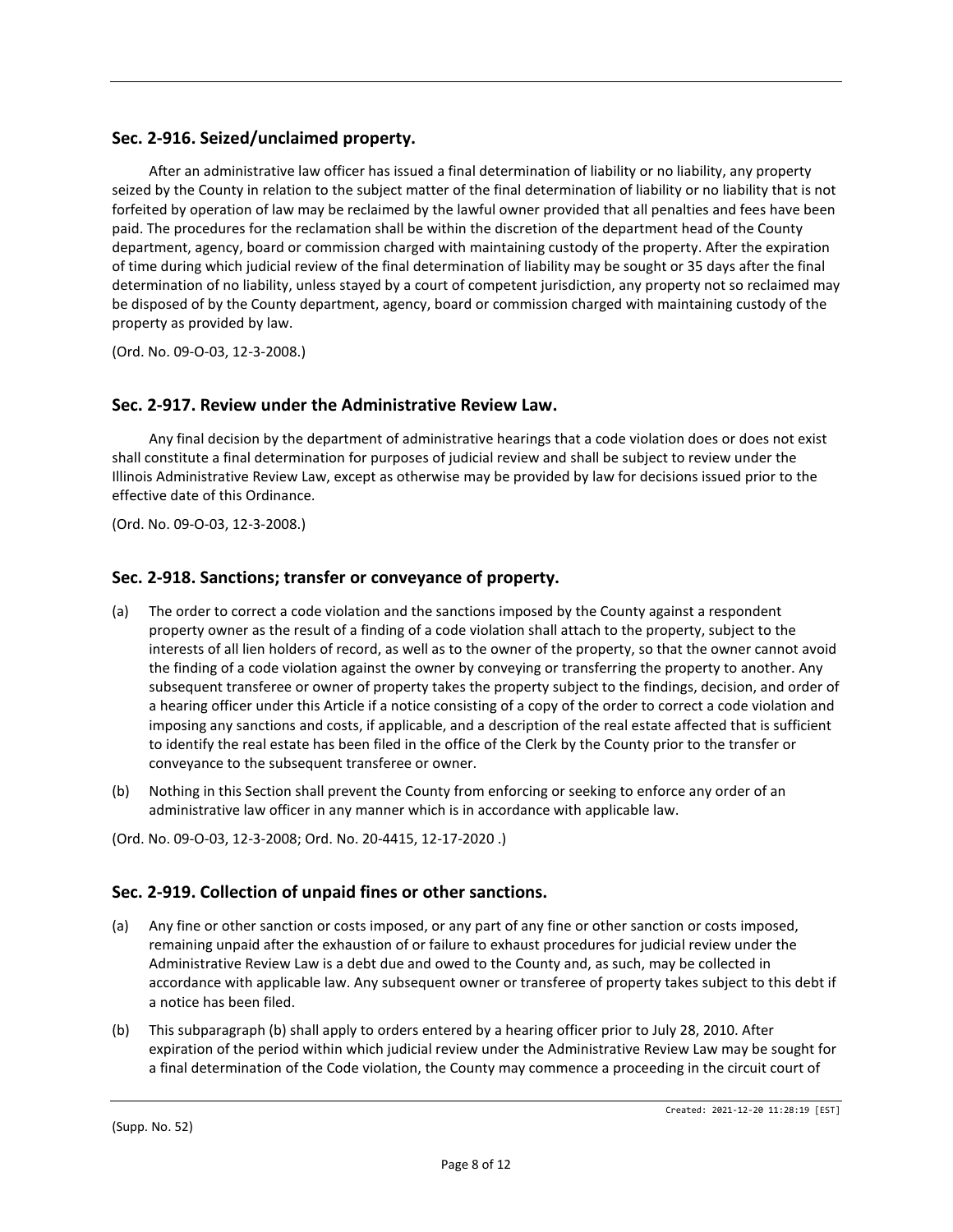Cook County for purposes of obtaining a judgment on the hearing officer's findings, decision, and order. Nothing in this Section prevents the County from consolidating multiple findings, decisions, and orders against a person or property in such a proceeding.

Upon commencement of the action, the County shall file a certified copy of the findings, decision, and order, which shall be accompanied by a certification that recites facts sufficient to show that the findings, decision, and order were issued and the applicable County ordinance. Service of the summons and a copy of the petition may be by any method provided by Section 2-203 of the Code of Civil Procedure or by certified mail, return receipt requested, provided that the total amount of fines or other sanctions and costs imposed by the findings, decision, and order does not exceed the amount authorized by ordinance.

If the court is satisfied that the findings, decision, and order were entered properly within the provisions of the applicable County ordinance and that the respondent had an opportunity for a hearing and for judicial review:

- (1) The court shall render judgment in favor of the County and against the respondent for the amount indicated in the findings, decision, and order plus court costs. The judgment has the same effect and may be enforced in the same manner as other judgments for the recovery of money.
- (2) The court may issue other orders or injunctions, or both, requested by the County to enforce the order of the hearing officer or to correct a Code violation.
- (c) This subparagraph (c) shall apply to orders entered by a hearing officer on and after July 28, 2010. After the expiration of the period in which judicial review under the Illinois Administrative Review Law may be sought for a final determination of a Code violation, unless stayed by a court of competent jurisdiction, the findings, decision, and order of the hearing officer may be enforced in the same manner as a judgment entered by a court of competent jurisdiction. In any case in which a respondent has failed to comply with a judgment ordering a respondent to correct a Code violation or imposing any fine or other sanction as a result of a Code violation, any expenses incurred by the County to enforce the judgment, including, but not limited to, Attorney's fees, court costs, and costs related to property demolition or foreclosure, after they are fixed by a court of competent jurisdiction or a hearing officer, shall be a debt due and owing the County and may be collected in accordance with applicable law. Prior to any expenses being fixed by a hearing officer pursuant to this subsection (c), the County shall provide notice to the respondent that states that the respondent shall appear at a hearing before the administrative hearing officer to determine whether the respondent has failed to comply with the judgment. The notice shall set the date for the hearing, which shall not be less than seven days after the date that notice is served. If notice is served by mail, the seven-day period shall begin to run on the date that the notice was deposited in the mail. Upon being recorded in the manner required by Article XII of the Code of Civil Procedure or by the Uniform Commercial Code, a lien shall be imposed on the real estate or personal estate, or both, of the respondent in the amount of any debt due and owing the County under this Section. The lien may be enforced in the same manner as a judgment lien pursuant to a judgment of a court of competent jurisdiction.

(Ord. No. 09-O-03, 12-3-2008; Ord. No. 10-O-45, 9-1-2010.)

### **Sec. 2-920. Interest.**

Except as otherwise provided by law, interest on any debt due and owing shall accrue at the rate set for interest upon judgments.

(Ord. No. 09-O-03, 12-3-2008.)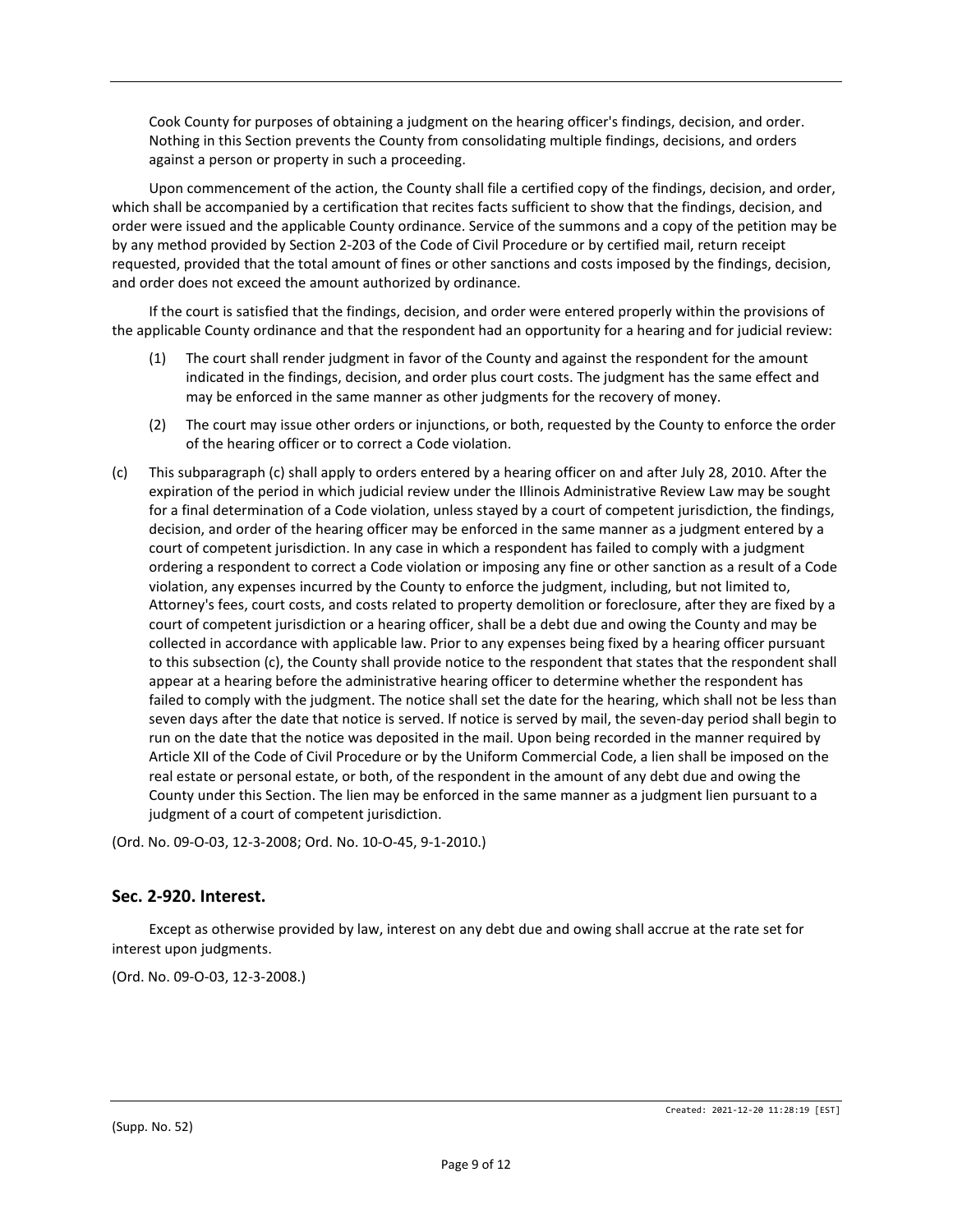## **Sec. 2-921. Fines payable to the department of revenue.**

All fines and other monies paid to the County in accordance with this article shall be remitted to the department of revenue.

(Ord. No. 09-O-03, 12-3-2008.)

# **Sec. 2-922. Petition to set aside default order.**

- (a) An administrative law officer may set aside any order entered by default and set a new hearing date, upon a petition filed within 21 days after the issuance of the order of default, if the administrative law officer determines that the petitioner's failure to appear at the hearing was for good cause or, at any time, if the petitioner establishes that the petitioner was not provided with proper service of process. If the petition is granted, the administrative law officer shall proceed with a new hearing on the underlying matter as soon as practical.
- (b) If any order is set aside under this Section, the administrative law officer shall have authority to enter an order extinguishing any lien which has been recorded for any debt due and owing as a result of the vacated default order and directing the County to refund any fines and/or penalties paid pursuant to the vacated order.
- (Ord. No. 09-O-03, 12-3-2008.)

# **Sec. 2-923. Petition by county department for relief from a final order of liability entered in error.**

- (a) After an order of liability becomes final, the County department, agency, board or commission which initiated or prosecuted an administrative adjudication before the department of administrative hearings may file a written petition for relief from a final order of liability entered in error with the department of administrative hearings.
- (b) The written petition must be filed and signed by the department, agency, board or commission head of the initiating or prosecuting department, agency, board or commission and must set forth facts alleging that the order of liability:
	- (1) Was entered in error;
	- (2) Is unsupported by the record;
	- (3) Is inconsistent with applicable provisions of the Code; and
	- (4) Should be vacated to avoid a miscarriage of justice. The authority to file and sign a petition under this Section is expressly reserved to the department, agency, board or commission head and may not be delegated to other department, agency, board or commission officials or personnel.
- (c) Upon the filing of a written petition by a department, agency, board or commission head, the director of administrative hearings shall schedule a hearing on the petition. The scope of the hearing shall be limited to the merits of the petition and shall not be expanded to constitute a re-litigation of the underlying notice of violation.
- (d) If a petition is granted, the final order of liability shall be vacated. If an order is vacated under this Section, the administrative law officer shall have authority to enter an order extinguishing any lien which has been

(Supp. No. 52)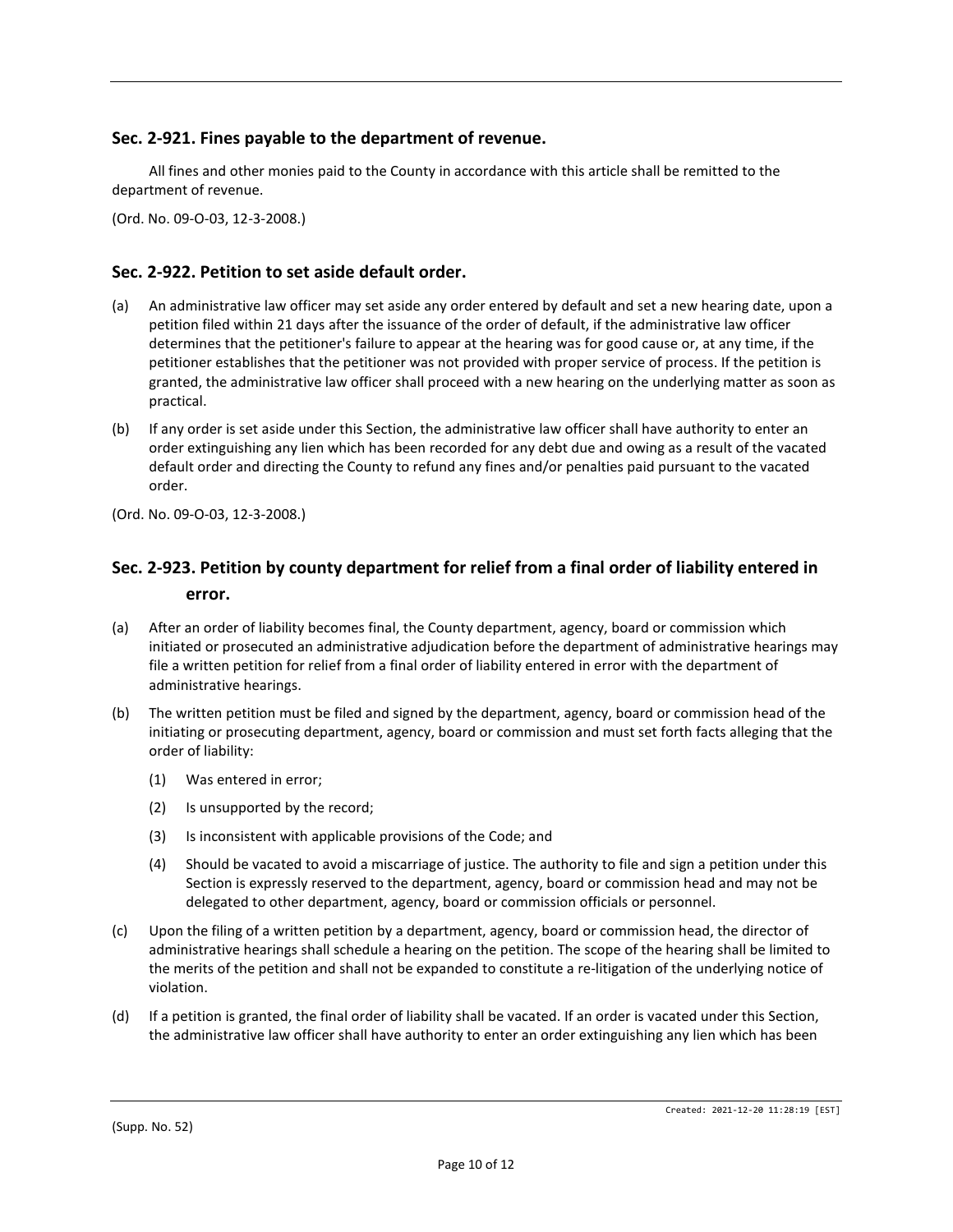recorded for any debt due and owing as a result of the vacated order and directing the County to refund any fines and/or penalties paid pursuant to the vacated order.

(Ord. No. 09-O-03, 12-3-2008.)

### **Sec. 2-924. Election of remedies.**

In no case may the department of administrative hearings conduct an administrative adjudication proceeding for an alleged violation of the County Code where the requested remedy is a punishment of imprisonment; provided, however, where a violation of the code is punishable by fines and other penalties in addition to imprisonment, the County may elect to institute an action with the department of administrative hearings and thereby waive any imprisonment for the code violation. Nothing in this article, however, shall preclude the County from seeking the remedy of imprisonment in a court of law, including imprisonment for failure to comply with the order of an administrative law officer, pursuant to Section 2-915 (relating to violations of orders).

(Ord. No. 09-O-03, 12-3-2008.)

### **Sec. 2-925. Other provisions not limiting.**

- (a) Notwithstanding any other provision of the County Code, all provisions of the code may be enforced by instituting an administrative adjudication proceeding with the department of administrative hearings as provided in this article.
- (b) Notwithstanding any other provision of the County Code, any enforcement action which may be exercised by another department, agency, board or commission of the County may also be exercised by the department of administrative hearings; provided, however, that the department shall not have authority to revoke or suspend any County license.

(Ord. No. 09-O-03, 12-3-2008.)

### **Sec. 2-926. Transition.**

The departments, agencies, boards and commissions of County government, authorized by ordinance, shall continue to conduct hearings according to law adopted prior to the effective date of this Ordinance until such time as they are notified by the Department of Administrative Hearings to forward matters, for hearing, exclusively to the Department of Administrative Hearings. Upon notification, the departments, agencies, boards and commissions will participate, exclusively, in accordance with hearings as described by the provisions of this article.

(Ord. No. 09-O-03, 12-3-2008.)

#### **Sec. 2-927. General repeals.**

All ordinances or parts of ordinances inconsistent with this Ordinance are hereby repealed.

(Ord. No. 09-O-03, 12-3-2008.)

#### **Sec. 2-928. Appropriations and representation.**

(a) The Board of Commissioners shall appropriate such funds annually, as necessary, to carry out the provisions of this Ordinance.